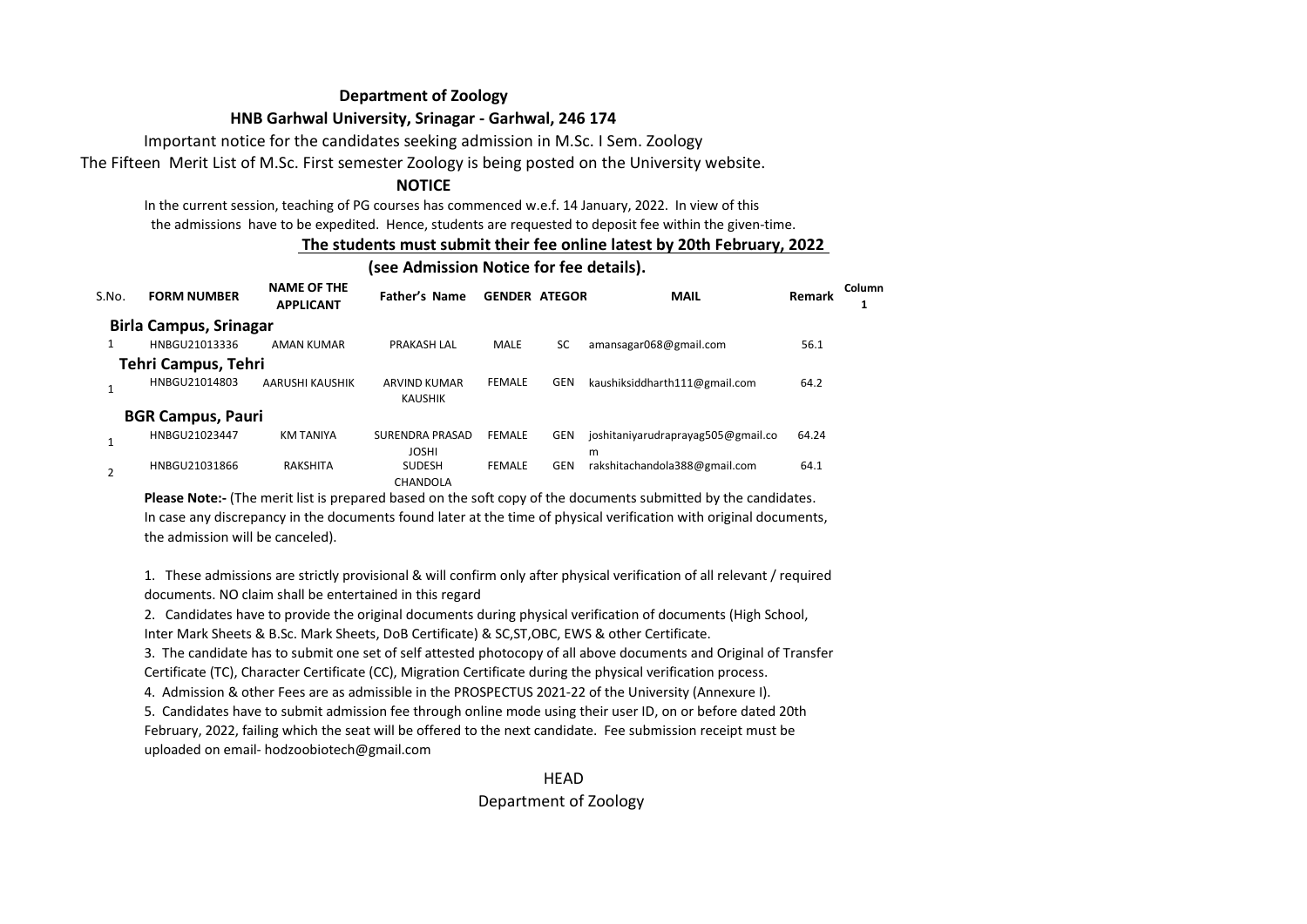#### **ADMISSION NOTICE**

Candidate who wish to take admission in M.Sc. Zoology from the 15th Merit List issued on 19 February, 2022 are hereby informed, that as has been instructed by the Office of the Dean & DSW of the University, the following is fee for the 1st Semester and has to be deposited online on or before the last date for confirmation of admission in the course:-

1. Tuition Fees Rs. 1200/ 2. Other Fees Rs. 1110/

-----------------------------

Total Rs. 2310/

The last date for fees submission is 21 /02/2022

**HFAD** Department of Zoology